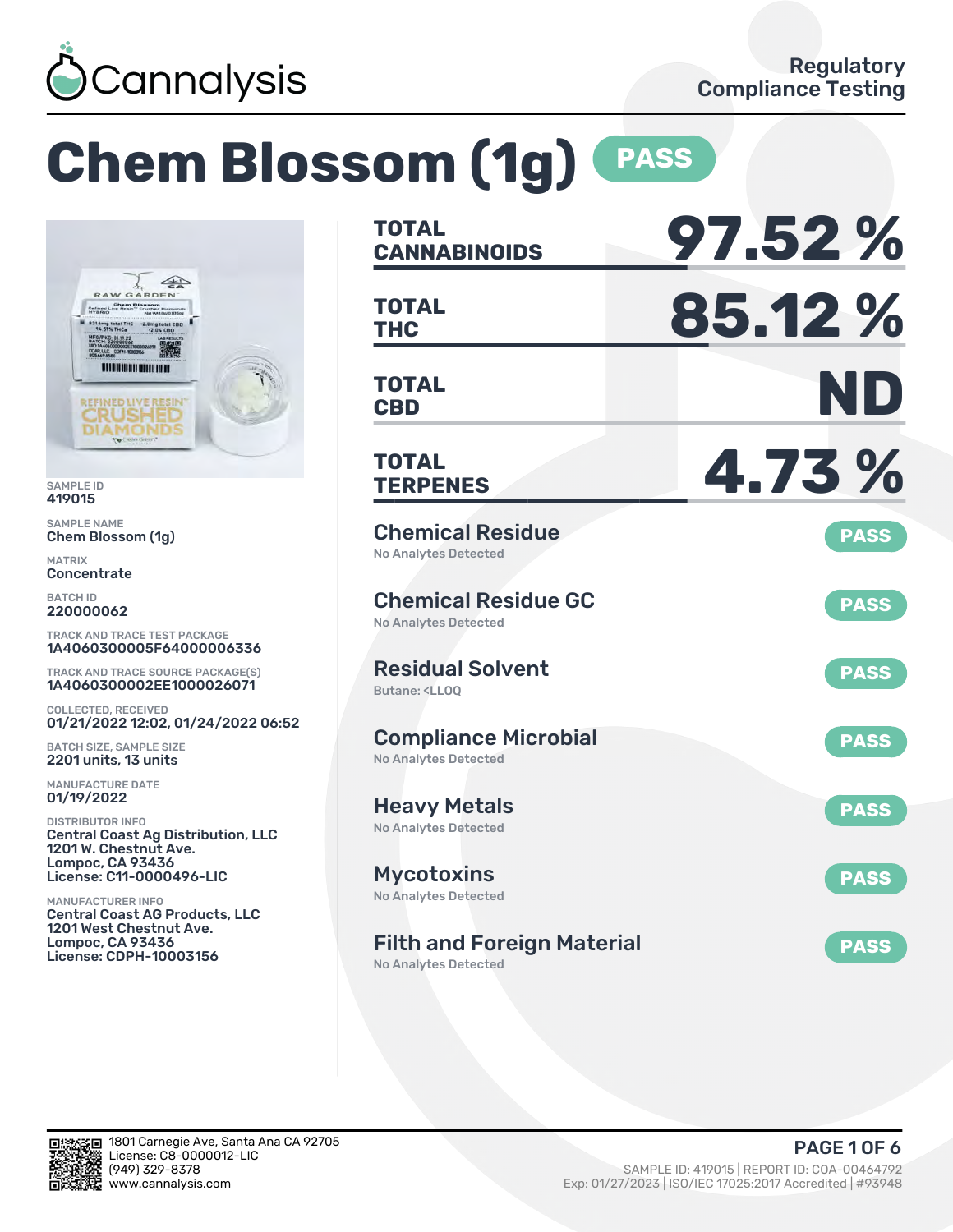

## CANNABINOID ANALYSIS

 $\bigoplus$  Total THC, CBD value(s) have been decarboxylated.

| TOTAL THC:          | 851.2 mg/g (85.12 %), 851.2 mg per package |
|---------------------|--------------------------------------------|
| TOTAL CBD:          | ND.                                        |
| TOTAL CANNABINOIDS: | 975.2 mg/g (97.52 %)                       |

UNIT OF MEASUREMENT:

| Milligrams per Gram(mg/g) |  |  |
|---------------------------|--|--|
|---------------------------|--|--|

| <b>ANALYTE</b>         | <b>RESULT</b>                           | <b>LOD</b> | <b>LLOO</b> | <b>ANALYTE</b>   | <b>RESULT</b> | <b>LOD</b> | <b>LLOO</b> |
|------------------------|-----------------------------------------|------------|-------------|------------------|---------------|------------|-------------|
| THCa                   | 968.1 mg/g (96.81%)                     | 0.5000     | 1.0000      | CBDa             | <b>ND</b>     | 0.5000     | 1.0000      |
| D9THC                  | $2.212 \text{ mg/g} (0.2212 \text{ %})$ | 0.5000     | 1.0000      | CBD              | <b>ND</b>     | 0.5000     | 1.0000      |
| D8THC                  | ND                                      | 0.5000     | 1.0000      | CBD <sub>v</sub> | <b>ND</b>     | 0.5000     | 1.0000      |
| <b>CBN</b>             | $\leq 1$ mg/g                           | 0.5000     | 1.0000      | CBCa             | <b>ND</b>     | 0.5000     | 1.0000      |
| THCva                  | 4.909 mg/g (0.4909 %)                   | 0.5000     | 1.0000      | <b>CBC</b>       | <b>ND</b>     | 0.5000     | 1.0000      |
| <b>THC<sub>v</sub></b> | <b>ND</b>                               | 0.5000     | 1.0000      | CBGa             | <b>ND</b>     | 0.5000     | 1.0000      |
| ExoTHC                 | $\leq 1$ mg/g                           | 0.5000     | 1.0000      | <b>CBG</b>       | <b>ND</b>     | 0.5000     | 1.0000      |
| <b>CBL</b>             | <b>ND</b>                               | 0.5000     | 1.0000      |                  |               |            |             |

#### ADDITIONAL INFORMATION

| Method:              | SOP-TECH-001 | Sample Prepped: 01/24/2022 15:32  | Sample Approved: 01/25/2022 08:36  |  |
|----------------------|--------------|-----------------------------------|------------------------------------|--|
| Instrument: UPLC-DAD |              | Sample Analyzed: 01/24/2022 17:02 | Prep-Analytical Batch: 35081-28962 |  |



#### TOTAL TERPENES: 47.31 mg/g (4.731 %)

| UNIT OF MEASUREMENT:      |                                                 | Milligrams per Gram(mg/g) |                |  |  |  |  |  |
|---------------------------|-------------------------------------------------|---------------------------|----------------|--|--|--|--|--|
| <b>ANALYTE</b>            | <b>RESULT</b>                                   | LOD                       | L              |  |  |  |  |  |
| 3-Carene                  | ND                                              | 1.000                     | $\overline{2}$ |  |  |  |  |  |
| Alpha cedrene             | ND                                              | 1.000                     | $\overline{2}$ |  |  |  |  |  |
| Alpha pinene              | <lloo< td=""><td>0.1000</td><td>1.</td></lloo<> | 0.1000                    | 1.             |  |  |  |  |  |
| Alpha terpineol           | 1.677 mg/g (0.1677 %)                           | 0.3260                    | $\Omega$       |  |  |  |  |  |
| Beta myrcene              | 5.426 mg/g (0.5426 %)                           | 0.5000                    | 1.             |  |  |  |  |  |
| Borneol                   | <b>ND</b>                                       | 1.000                     | $\overline{2}$ |  |  |  |  |  |
| $\bigcap$ - - - - - - - - | $\overline{\phantom{a}}$                        | 0.4000                    | $\sim$         |  |  |  |  |  |

| <b>ANALYTE</b>          | <b>RESULT</b>                                                                                                             | <b>LOD</b> | <b>LLOQ</b> | <b>ANALYTE</b>         | <b>RESULT</b>                                       | <b>LOD</b> | <b>LLOQ</b> |
|-------------------------|---------------------------------------------------------------------------------------------------------------------------|------------|-------------|------------------------|-----------------------------------------------------|------------|-------------|
| 3-Carene                | <b>ND</b>                                                                                                                 | 1.000      | 2.500       | Alpha bisabolol        | <ll0q< td=""><td>0.1000</td><td>0.5000</td></ll0q<> | 0.1000     | 0.5000      |
| Alpha cedrene           | ND.                                                                                                                       | 1.000      | 2.500       | Alpha humulene         | 3.473 mg/g $(0.3473\%)$                             | 0.5000     | 1.000       |
| Alpha pinene            | <lloq< td=""><td>0.1000</td><td>1.000</td><td>Alpha terpinene</td><td><b>ND</b></td><td>0.5000</td><td>1.000</td></lloq<> | 0.1000     | 1.000       | Alpha terpinene        | <b>ND</b>                                           | 0.5000     | 1.000       |
| Alpha terpineol         | 1.677 mg/g $(0.1677%)$                                                                                                    | 0.3260     | 0.6520      | Beta caryophyllene     | 12.98 mg/g $(1.298\%)$                              | 0.5000     | 1.000       |
| Beta myrcene            | 5.426 mg/g (0.5426 %)                                                                                                     | 0.5000     | 1.000       | Beta pinene            | <ll0q< td=""><td>0.6070</td><td>1.214</td></ll0q<>  | 0.6070     | 1.214       |
| Borneol                 | ND.                                                                                                                       | 1.000      | 2.500       | Camphene               | <b>ND</b>                                           | 0.5000     | 1.000       |
| Camphor                 | ND.                                                                                                                       | 0.1000     | 0.5000      | Caryophyllene oxide ND |                                                     | 0.5000     | 2.500       |
| Cedrol                  | <b>ND</b>                                                                                                                 | 0.5000     | 1.000       | Cis geraniol           | <b>ND</b>                                           | 1.000      | 2.500       |
| Cis nerolidol           | <b>ND</b>                                                                                                                 | 2.500      | 5.000       | Eucalyptol             | <b>ND</b>                                           | 0.1000     | 0.5000      |
| Fenchol                 | 2.465 mg/g (0.2465 %)                                                                                                     | 0.5000     | 1.000       | Fenchone               | <ll0q< td=""><td>0.1000</td><td>0.5000</td></ll0q<> | 0.1000     | 0.5000      |
| Gamma terpinene         | ND.                                                                                                                       | 0.1000     | 0.5000      | Gamma terpineol        | <b>ND</b>                                           | 0.2090     | 0.5230      |
| Geranyl acetate         | <b>ND</b>                                                                                                                 | 0.1000     | 0.5000      | Guaiol                 | <b>ND</b>                                           | 2.500      | 5.000       |
| Isoborneol              | ND.                                                                                                                       | 0.5000     | 1.000       | Isopulegol             | <b>ND</b>                                           | 2.500      | 5.000       |
| Limonene                | 9.845 mg/g (0.9845 %)                                                                                                     | 0.5000     | 2.500       | Linalool               | 4.823 mg/g $(0.4823\%)$                             | 0.5000     | 1.000       |
| Menthol                 | ND.                                                                                                                       | 1.000      | 2.500       | Ocimene 1              | <b>ND</b>                                           | 0.1550     | 0.3100      |
| Ocimene 2               | <lloq< td=""><td>0.3450</td><td>1.725</td><td>P-cymene</td><td><b>ND</b></td><td>0.5230</td><td>1.045</td></lloq<>        | 0.3450     | 1.725       | P-cymene               | <b>ND</b>                                           | 0.5230     | 1.045       |
| P-mentha-1,5-diene ND   |                                                                                                                           | 0.5000     | 1.000       | Pulegone               | <b>ND</b>                                           | 0.1000     | 0.5000      |
| Sabinene                | <b>ND</b>                                                                                                                 | 0.5000     | 1.000       | Terpinolene            | 6.624 mg/g $(0.6624\%)$                             | 0.1000     | 0.5000      |
| Trans beta farnesene ND |                                                                                                                           | 2.500      | 5.000       | Trans geraniol         | <b>ND</b>                                           | 0.5000     | 2.500       |
| Trans nerolidol         | <b>ND</b>                                                                                                                 | 0.5000     | 2.500       | Valencene              | <b>ND</b>                                           | 0.5000     | 1.000       |

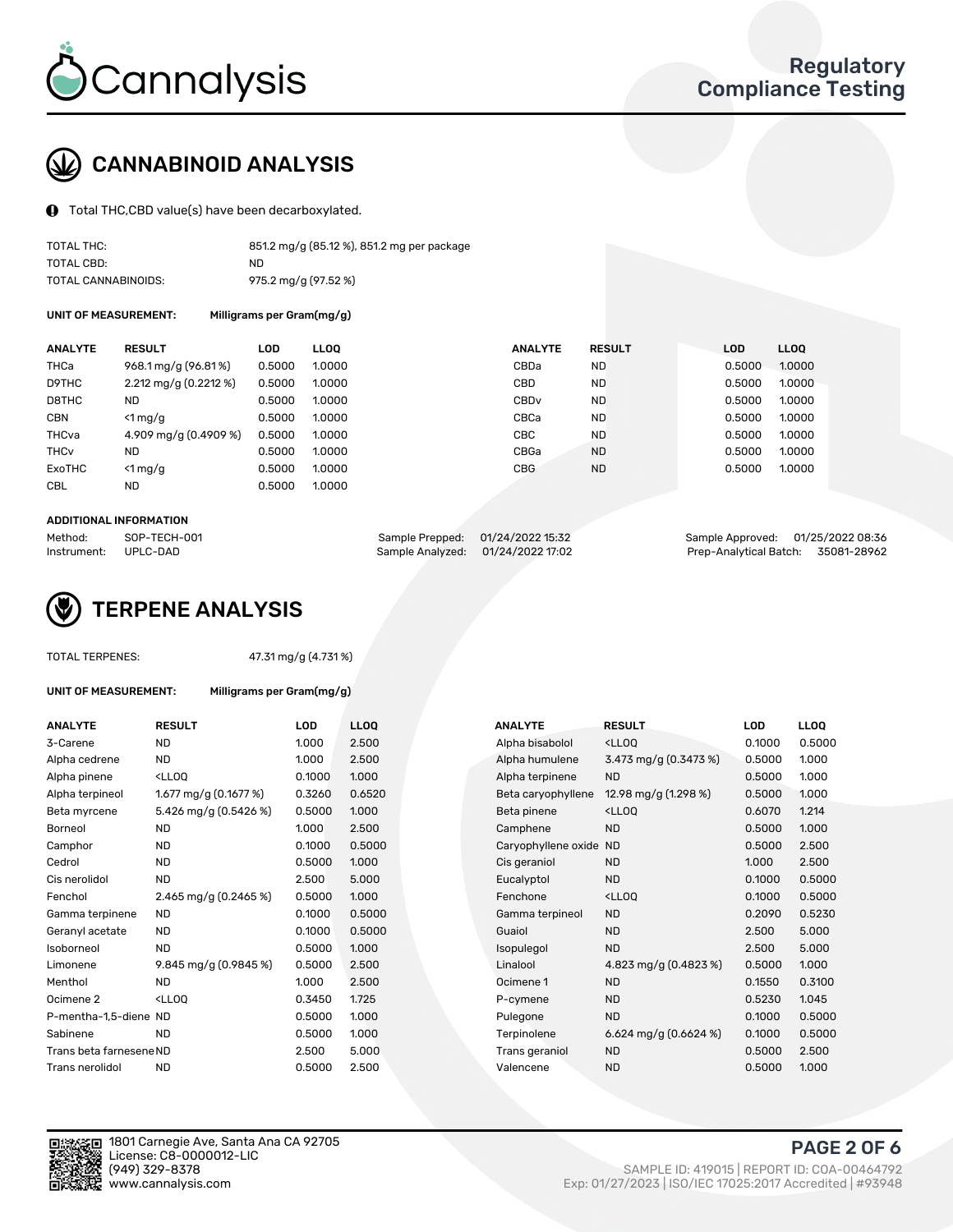

## Regulatory Compliance Testing

#### ADDITIONAL INFORMATION

Method: SOP-TECH-027 Sample Prepped: 01/24/2022 11:23 Sample Approved: 01/25/2022 14:39 Prep-Analytical Batch: 35074-28950



CHEMICAL RESIDUE ANALYSIS PASS

UNIT OF MEASUREMENT: Micrograms per Gram(ug/g)

| <b>ANALYTE</b>    | <b>RESULT</b> | LOD    | <b>LLOQ</b> | <b>ACTION LEVEL</b> |      | <b>ANALYTE</b>      | <b>RESULT</b> | LOD    | <b>LLOQ</b> | <b>ACTION LEVEL</b> |      |
|-------------------|---------------|--------|-------------|---------------------|------|---------------------|---------------|--------|-------------|---------------------|------|
| Abamectin         | <b>ND</b>     | 0.0200 | 0.0400      | 0.1000              | Pass | Acephate            | <b>ND</b>     | 0.0200 | 0.0400      | 0.1000              | Pass |
| Acequinocyl       | <b>ND</b>     | 0.0200 | 0.0400      | 0.1000              | Pass | Acetamiprid         | <b>ND</b>     | 0.0200 | 0.0400      | 0.1000              | Pass |
| Aldicarb          | <b>ND</b>     | 0.0200 | 0.0400      | 0.0                 | Pass | Azoxystrobin        | <b>ND</b>     | 0.0200 | 0.0400      | 0.1000              | Pass |
| Bifenazate        | <b>ND</b>     | 0.0200 | 0.0400      | 0.1000              | Pass | <b>Bifenthrin</b>   | <b>ND</b>     | 0.0200 | 0.0400      | 3.000               | Pass |
| <b>Boscalid</b>   | <b>ND</b>     | 0.0200 | 0.0400      | 0.1000              | Pass | Carbarvl            | <b>ND</b>     | 0.0200 | 0.0400      | 0.5000              | Pass |
| Carbofuran        | <b>ND</b>     | 0.0200 | 0.0400      | 0.0                 | Pass | Chlorantraniliprole | <b>ND</b>     | 0.0200 | 0.0400      | 10.00               | Pass |
| Clofentezine      | <b>ND</b>     | 0.0200 | 0.0400      | 0.1000              | Pass | Coumaphos           | <b>ND</b>     | 0.0200 | 0.0400      | 0.0                 | Pass |
| Cyfluthrin        | <b>ND</b>     | 0.4000 | 1.000       | 2.000               | Pass | Cypermethrin        | <b>ND</b>     | 0.4000 | 1.000       | 1.000               | Pass |
| Daminozide        | <b>ND</b>     | 0.0200 | 0.0400      | 0.0                 | Pass | Diazinon            | <b>ND</b>     | 0.0200 | 0.0400      | 0.1000              | Pass |
| <b>Dichlorvos</b> | <b>ND</b>     | 0.0200 | 0.0400      | 0.0                 | Pass | Dimethoate          | <b>ND</b>     | 0.0200 | 0.0400      | 0.0                 | Pass |
| Dimethomorph      | <b>ND</b>     | 0.0200 | 0.0400      | 2.000               | Pass | <b>Ethoprophos</b>  | <b>ND</b>     | 0.0200 | 0.0400      | 0.0                 | Pass |
| Etofenprox        | <b>ND</b>     | 0.0200 | 0.0400      | 0.0                 | Pass | Etoxazole           | <b>ND</b>     | 0.0200 | 0.0400      | 0.1000              | Pass |
| Fenhexamid        | <b>ND</b>     | 0.0200 | 0.0400      | 0.1000              | Pass | Fenoxycarb          | <b>ND</b>     | 0.0200 | 0.0400      | 0.0                 | Pass |
| Fenpyroximate     | <b>ND</b>     | 0.0200 | 0.0400      | 0.1000              | Pass | Fipronil            | <b>ND</b>     | 0.0400 | 0.1000      | 0.0                 | Pass |
| Flonicamid        | <b>ND</b>     | 0.0200 | 0.0400      | 0.1000              | Pass | Fludioxonil         | <b>ND</b>     | 0.0200 | 0.0400      | 0.1000              | Pass |
| Hexythiazox       | <b>ND</b>     | 0.0200 | 0.0400      | 0.1000              | Pass | Imazalil            | <b>ND</b>     | 0.0200 | 0.0400      | 0.0                 | Pass |
| Imidacloprid      | <b>ND</b>     | 0.0200 | 0.0400      | 5.000               | Pass | Kresoxim methyl     | <b>ND</b>     | 0.0200 | 0.0400      | 0.1000              | Pass |
| Malathion         | <b>ND</b>     | 0.0200 | 0.0400      | 0.5000              | Pass | Metalaxyl           | <b>ND</b>     | 0.0200 | 0.0400      | 2.000               | Pass |
| Methiocarb        | <b>ND</b>     | 0.0200 | 0.0400      | 0.0                 | Pass | Methomyl            | <b>ND</b>     | 0.0200 | 0.0400      | 1.000               | Pass |
| Mevinphos         | <b>ND</b>     | 0.0200 | 0.0400      | 0.0                 | Pass | Myclobutanil        | <b>ND</b>     | 0.0200 | 0.0400      | 0.1000              | Pass |
| Naled             | <b>ND</b>     | 0.0200 | 0.0400      | 0.1000              | Pass | Oxamyl              | <b>ND</b>     | 0.0200 | 0.0400      | 0.5000              | Pass |
| Paclobutrazol     | <b>ND</b>     | 0.0200 | 0.0400      | 0.0                 | Pass | Permethrins         | <b>ND</b>     | 0.0400 | 0.1000      | 0.5000              | Pass |
| Phosmet           | <b>ND</b>     | 0.0200 | 0.0400      | 0.1000              | Pass | Piperonyl butoxide  | <b>ND</b>     | 0.0200 | 0.0400      | 3.000               | Pass |
| Prallethrin       | <b>ND</b>     | 0.0200 | 0.0400      | 0.1000              | Pass | Propiconazole       | <b>ND</b>     | 0.0200 | 0.0400      | 0.1000              | Pass |
| Propoxur          | <b>ND</b>     | 0.0200 | 0.0400      | 0.0                 | Pass | Pyrethrins          | <b>ND</b>     | 0.0200 | 0.0400      | 0.5000              | Pass |
| Pyridaben         | <b>ND</b>     | 0.0200 | 0.0400      | 0.1000              | Pass | Spinetoram          | <b>ND</b>     | 0.0200 | 0.0400      | 0.1000              | Pass |
| Spinosad          | <b>ND</b>     | 0.0300 | 0.0700      | 0.1000              | Pass | Spiromesifen        | <b>ND</b>     | 0.0200 | 0.0400      | 0.1000              | Pass |
| Spirotetramat     | <b>ND</b>     | 0.0200 | 0.0400      | 0.1000              | Pass | Spiroxamine         | <b>ND</b>     | 0.0200 | 0.0400      | 0.0                 | Pass |
| Tebuconazole      | <b>ND</b>     | 0.0200 | 0.0400      | 0.1000              | Pass | Thiacloprid         | <b>ND</b>     | 0.0200 | 0.0400      | 0.0                 | Pass |
| Thiamethoxam      | <b>ND</b>     | 0.0200 | 0.0400      | 5.000               | Pass | Trifloxystrobin     | <b>ND</b>     | 0.0200 | 0.0400      | 0.1000              | Pass |

### ADDITIONAL INFORMATION

Method: SOP-TECH-002 Sample Prepped: 01/24/2022 12:57 Sample Approved: 01/25/2022 15:28<br>Sample Analyzed: 01/24/2022 13:46 Prep-Analytical Batch: 35077-28954 Prep-Analytical Batch: 35077-28954

PAGE 3 OF 6

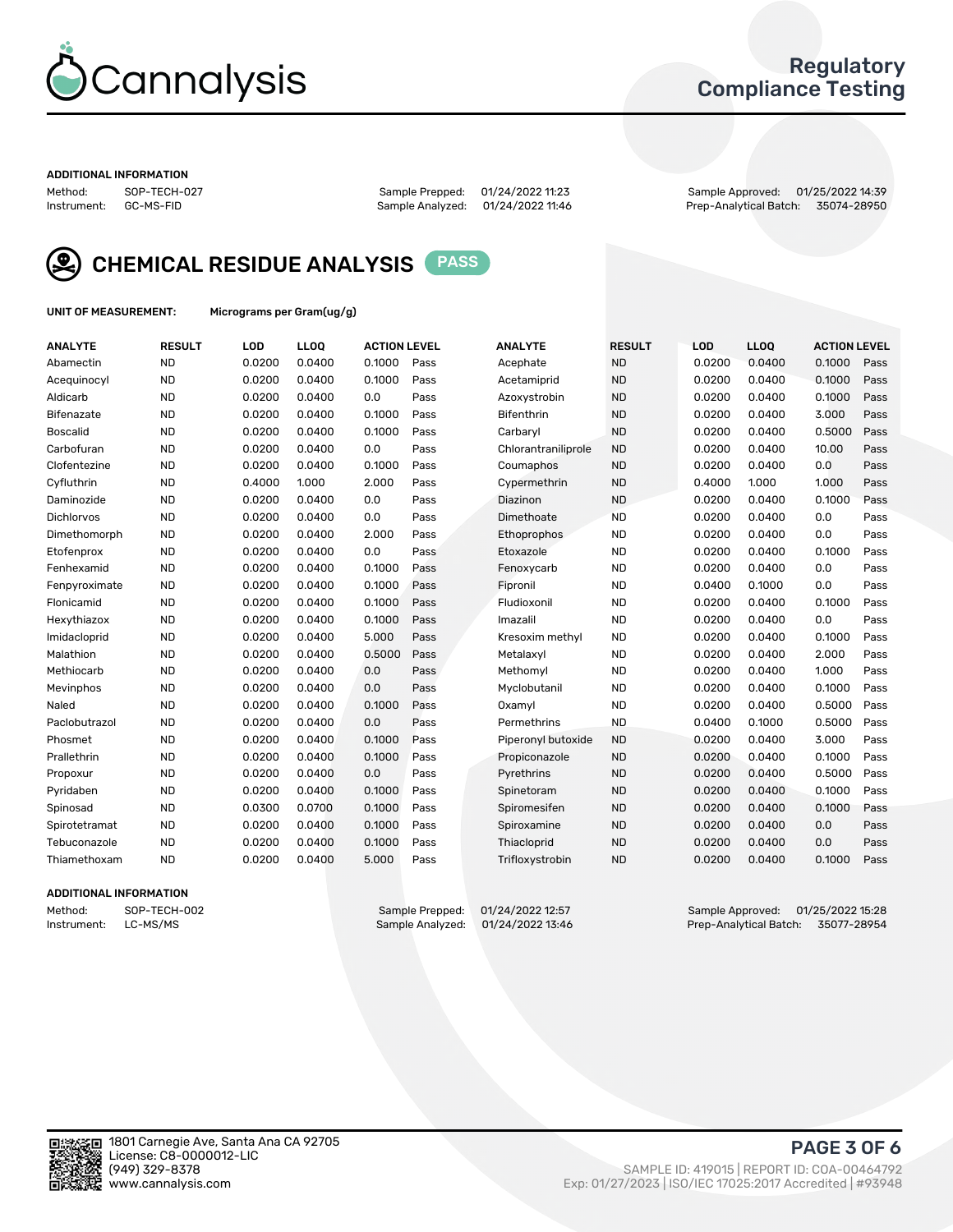

## CHEMICAL RESIDUE GC ANALYSIS PASS

| UNIT OF MEASUREMENT: | Micr |
|----------------------|------|
|----------------------|------|

rograms per Gram(ug/g)

| <b>RESULT</b> | LOD                                                | LLOO   |        |      | <b>ANALYTE</b>                                             | <b>RESULT</b>    | <b>LOD</b> | <b>LLOO</b> | <b>ACTION LEVEL</b>                        |                  |
|---------------|----------------------------------------------------|--------|--------|------|------------------------------------------------------------|------------------|------------|-------------|--------------------------------------------|------------------|
| <b>ND</b>     | 0.1000                                             | 0.2000 | 0.7000 | Pass | Chlordane                                                  | <b>ND</b>        | 0.0109     | 0.0136      | 0.0                                        | Pass             |
| <b>ND</b>     | 0.0400                                             | 0.1000 | 0.0    | Pass | <b>PCNB</b>                                                | <b>ND</b>        | 0.0200     | 0.0400      | 0.1000                                     | Pass             |
| <b>ND</b>     | 0.0800                                             | 0.1000 | 0.0    | Pass | Chlorpyrifos                                               | <b>ND</b>        | 0.0800     | 0.1000      | 0.0                                        | Pass             |
|               |                                                    |        |        |      |                                                            |                  |            |             |                                            |                  |
|               |                                                    |        |        |      |                                                            |                  |            |             |                                            |                  |
|               |                                                    |        |        |      |                                                            |                  |            |             |                                            |                  |
|               |                                                    |        |        |      | 01/24/2022 13:46                                           |                  |            |             | 35078-28955                                |                  |
|               | ADDITIONAL INFORMATION<br>SOP-TECH-010<br>GC-MS/MS |        |        |      | <b>ACTION LEVEL</b><br>Sample Prepped:<br>Sample Analyzed: | 01/24/2022 12:57 |            |             | Sample Approved:<br>Prep-Analytical Batch: | 01/25/2022 16:04 |

## RESIDUAL SOLVENT ANALYSIS PASS

UNIT OF MEASUREMENT: Micrograms per Gram(ug/g)

| <b>ANALYTE</b>       | <b>RESULT</b> | <b>LOD</b> | <b>LLOO</b> | <b>ACTION LEVEL</b> |      | <b>ANALYTE</b>           | <b>RESULT</b>                                                               | LOD    | <b>LLOO</b> | <b>ACTION LEVEL</b> |      |
|----------------------|---------------|------------|-------------|---------------------|------|--------------------------|-----------------------------------------------------------------------------|--------|-------------|---------------------|------|
| Acetone              | <b>ND</b>     | 50.00      | 100.0       | 5000                | Pass | Acetonitrile             | <b>ND</b>                                                                   | 50.00  | 100.0       | 410.0               | Pass |
| Benzene              | <b>ND</b>     | 0.5000     | 1.000       | 1.000               | Pass | <b>Butane</b>            | <lloo< td=""><td>50.00</td><td>100.0</td><td>5000</td><td>Pass</td></lloo<> | 50.00  | 100.0       | 5000                | Pass |
| Chloroform           | <b>ND</b>     | 0.5000     | 1.000       | 1.000               | Pass | Ethanol                  | <b>ND</b>                                                                   | 50.00  | 100.0       | 5000                | Pass |
| <b>Ethyl Acetate</b> | <b>ND</b>     | 50.00      | 100.0       | 5000                | Pass | <b>Ethyl Ether</b>       | <b>ND</b>                                                                   | 50.00  | 100.0       | 5000                | Pass |
| Ethylene oxide       | <b>ND</b>     | 0.5000     | 1.000       | 1.000               | Pass | Heptane                  | <b>ND</b>                                                                   | 50.00  | 100.0       | 5000                | Pass |
| Hexane               | <b>ND</b>     | 50.00      | 100.0       | 290.0               | Pass | <b>Isopropyl Alcohol</b> | <b>ND</b>                                                                   | 50.00  | 100.0       | 5000                | Pass |
| Methanol             | <b>ND</b>     | 50.00      | 100.0       | 3000                | Pass | Methylene chloride       | <b>ND</b>                                                                   | 0.5000 | 1.000       | 1.000               | Pass |
| Pentane              | <b>ND</b>     | 50.00      | 100.0       | 5000                | Pass | Propane                  | <b>ND</b>                                                                   | 50.00  | 200.0       | 5000                | Pass |
| Toluene              | <b>ND</b>     | 50.00      | 100.0       | 890.0               | Pass | Xvlenes                  | <b>ND</b>                                                                   | 50.08  | 100.0       | 2170                | Pass |
| Trichloroethylene    | <b>ND</b>     | 0.5000     | 1.000       | 1.000               | Pass | 1.2-Dichloroethane       | <b>ND</b>                                                                   | 0.5000 | 1.000       | 1.000               | Pass |

#### ADDITIONAL INFORMATION

Method: SOP-TECH-021 Sample Prepped: 01/24/2022 12:49 Sample Approved: 01/25/2022 11:41<br>Instrument: HS-GC-MS/FID Sample Analyzed: 01/24/2022 13:14 Prep-Analytical Batch: 35076-28952 Prep-Analytical Batch: 35076-28952



UNIT OF MEASUREMENT: Cycle Threshold (Ct)

| <b>ANALYTE</b>         | <b>RESULT</b>               | LOD   | <b>LLOO</b> | <b>ACTION LEVEL</b> |               | <b>ANALYTE</b> | <b>RESULT</b> | LOD               | <b>LLOO</b>    |     | <b>ACTION LEVEL</b> |
|------------------------|-----------------------------|-------|-------------|---------------------|---------------|----------------|---------------|-------------------|----------------|-----|---------------------|
| A.fumigatus            | <b>ND</b>                   | 33.00 | 0.0         | 0.0                 | Pass          | A. flavus      | <b>ND</b>     | 33.00             | 0.0            | 0.0 | Pass                |
| A. niger               | <b>ND</b>                   | 33.00 | 0.0         | 0.0                 | Pass          | A. terreus     | <b>ND</b>     | 33.00             | 0.0            | 0.0 | Pass                |
| <b>STEC</b>            | <b>ND</b>                   | 33.00 | 0.0         | 0.0                 | Pass          | Salmonella spp | <b>ND</b>     | 33.00             | 0.0            | 0.0 | Pass                |
| ADDITIONAL INFORMATION |                             |       |             |                     |               |                |               |                   |                |     |                     |
| $M = H = H$            | COD TEQUIO AL COD TEQUIO 20 |       |             | Comple Despond.     | 01/25/2022222 |                |               | Consele Annuausd. | 01/25/20022.44 |     |                     |

Method: SOP-TECH-016, SOP-TECH-022 Sample Prepped: 01/25/2022 Instrument: qPCR Sample Analyzed: 01/25/2022 12:51 Prep-Analytical Batch: 35086-28977

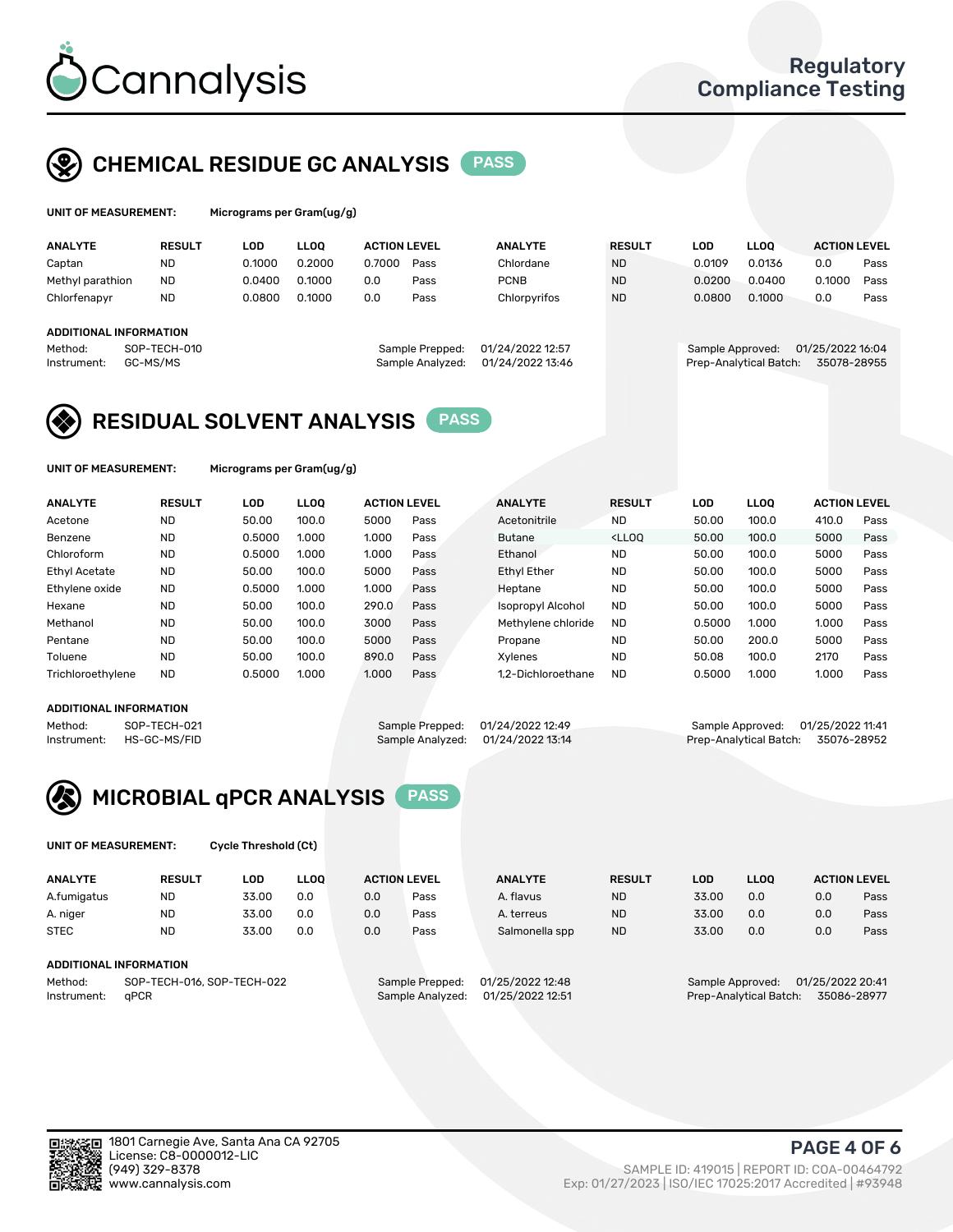



| UNIT OF MEASUREMENT:                             |                            | Micrograms per Gram(ug/g) |                                                                             |                     |      |                |                                                                               |            |             |                     |      |
|--------------------------------------------------|----------------------------|---------------------------|-----------------------------------------------------------------------------|---------------------|------|----------------|-------------------------------------------------------------------------------|------------|-------------|---------------------|------|
| <b>ANALYTE</b>                                   | <b>RESULT</b>              | <b>LOD</b>                | <b>LLOO</b>                                                                 | <b>ACTION LEVEL</b> |      | <b>ANALYTE</b> | <b>RESULT</b>                                                                 | <b>LOD</b> | <b>LLOO</b> | <b>ACTION LEVEL</b> |      |
| Arsenic                                          | ND.                        | 0.0120                    | 0.1000                                                                      | 0.2000              | Pass | Cadmium        | <b>ND</b>                                                                     | 0.0072     | 0.0500      | 0.2000              | Pass |
| Lead                                             | <b>ND</b>                  | 0.0068                    | 0.0500                                                                      | 0.5000              | Pass | Mercury        | <b>ND</b>                                                                     | 0.0060     | 0.0500      | 0.1000              | Pass |
|                                                  | ADDITIONAL INFORMATION     |                           |                                                                             |                     |      |                |                                                                               |            |             |                     |      |
| SOP-TECH-013<br>Method:<br>ICP-MS<br>Instrument: |                            |                           | 01/24/2022 18:34<br>Sample Prepped:<br>01/24/2022 21:44<br>Sample Analyzed: |                     |      |                | 01/27/2022 14:10<br>Sample Approved:<br>Prep-Analytical Batch:<br>35093-28965 |            |             |                     |      |
| (兼)                                              | <b>MYCOTOXINS ANALYSIS</b> |                           |                                                                             | <b>PASS</b>         |      |                |                                                                               |            |             |                     |      |

UNIT OF MEASUREMENT: Micrograms per Kilogram(ug/kg)

| <b>ANALYTE</b>          | <b>RESULT</b> | LOD   | <b>LLOO</b> | <b>ACTION LEVEL</b> |      | <b>ANALYTE</b> | <b>RESULT</b> | LOD   |       | <b>LLOO</b> |       | <b>ACTION LEVEL</b> |
|-------------------------|---------------|-------|-------------|---------------------|------|----------------|---------------|-------|-------|-------------|-------|---------------------|
| Aflatoxin B1            | <b>ND</b>     | 1.000 | 2.000       |                     | N/A  | Aflatoxin B2   | <b>ND</b>     |       | 2.000 | 5.000       |       | N/A                 |
| Aflatoxin G1            | <b>ND</b>     | 2.000 | 5.000       |                     | N/A  | Aflatoxin G2   | <b>ND</b>     |       | 2.000 | 5.000       |       | N/A                 |
| <b>Total Aflatoxins</b> | <b>ND</b>     | 10.00 | 14.00       | 20.00               | Pass | Ochratoxin A   | <b>ND</b>     | 1.000 |       | 2.000       | 20.00 | Pass                |
|                         |               |       |             |                     |      |                |               |       |       |             |       |                     |
|                         |               |       |             |                     |      |                |               |       |       |             |       |                     |

#### ADDITIONAL INFORMATION

Method: SOP-TECH-020 Sample Prepped: 01/24/2022 14:52 Sample Approved: 01/25/2022 17:35 Instrument: LC-MS/MS Sample Analyzed: 01/24/2022 15:04 Prep-Analytical Batch: 35087-28957

# FILTH & FOREIGN MATERIAL ANALYSIS PASS

UNIT OF MEASUREMENT: Filth and Foreign Matter (%, #/3g)

| <b>ANALYTE</b>                                              | <b>RESULT</b> | LOD. | LLOO | <b>ACTION LEVEL</b> |                                     | <b>ANALYTE</b>                       | <b>RESULT</b> | LOD                                                                           | <b>LLOO</b> | <b>ACTION LEVEL</b> |      |
|-------------------------------------------------------------|---------------|------|------|---------------------|-------------------------------------|--------------------------------------|---------------|-------------------------------------------------------------------------------|-------------|---------------------|------|
| IF RH ME                                                    | <b>ND</b>     | 0.0  | 0.0  | 1.000               | Pass                                | <b>IFM</b>                           | <b>ND</b>     | 0.0                                                                           | 0.0         | 25.00               | Pass |
| Mold                                                        | <b>ND</b>     | 0.0  | 0.0  | 25.00               | Pass                                | <b>SSCD</b>                          | <b>ND</b>     | 0.0                                                                           | 0.0         | 25.00               | Pass |
| ADDITIONAL INFORMATION                                      |               |      |      |                     |                                     |                                      |               |                                                                               |             |                     |      |
| Method:<br>SOP-TECH-009<br>Instrument:<br>Visual Inspection |               |      |      |                     | Sample Prepped:<br>Sample Analyzed: | 01/25/2022 14:39<br>01/25/2022 14:39 |               | 01/25/2022 14:41<br>Sample Approved:<br>Prep-Analytical Batch:<br>35121-28981 |             |                     |      |